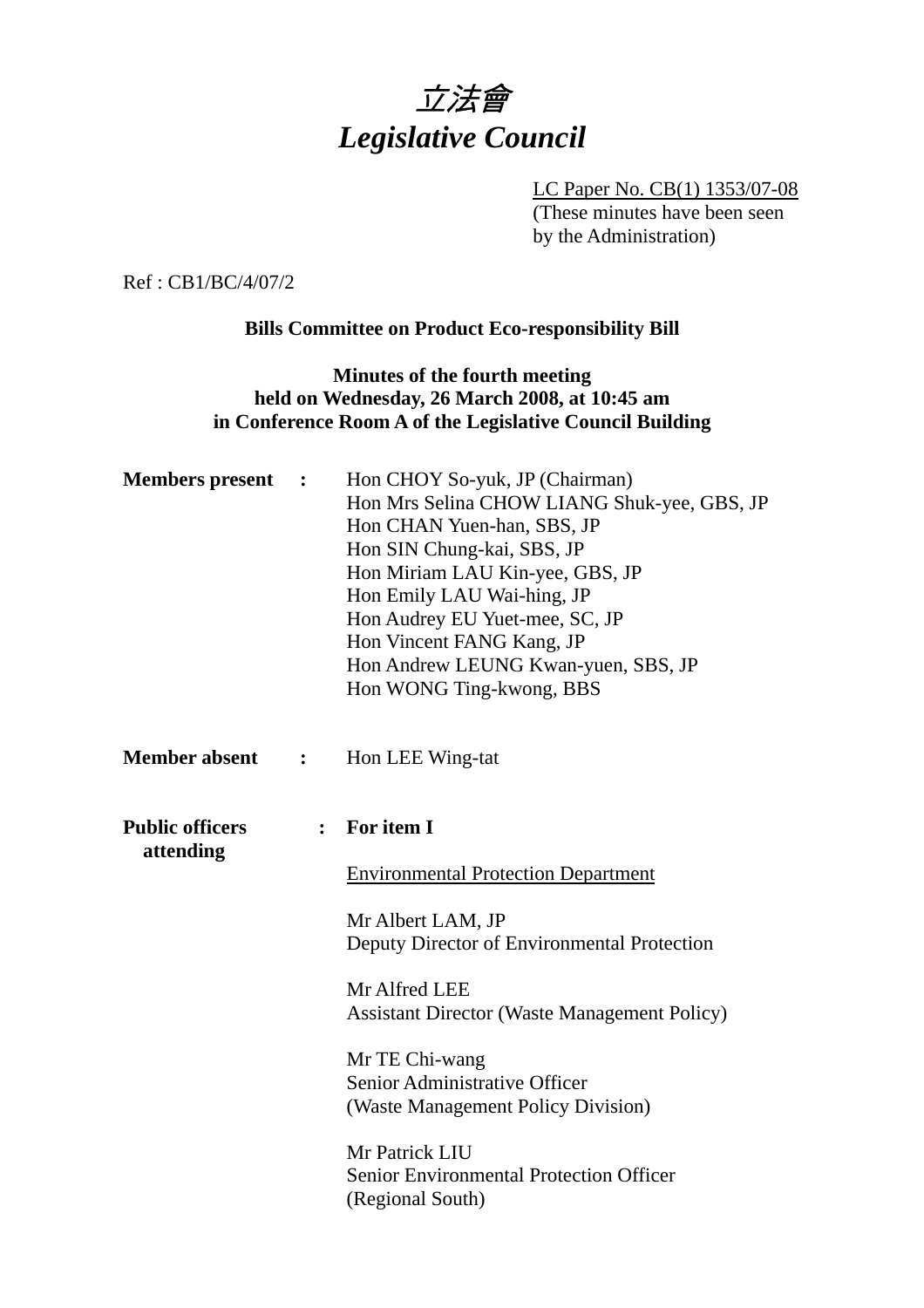|                              | Department of Justice                                                               |
|------------------------------|-------------------------------------------------------------------------------------|
|                              | Miss Shandy LIU<br><b>Senior Government Counsel</b><br><b>Law Drafting Division</b> |
|                              | Mr Alan CHONG<br>Senior Government Counsel (Acting)<br><b>Law Drafting Division</b> |
| <b>Clerk in attendance:</b>  | Miss Becky YU<br>Chief Council Secretary (1)1                                       |
| <b>Staff in attendance :</b> | <b>Miss Kitty CHENG</b><br><b>Assistant Legal Adviser 5</b>                         |
|                              | Mrs Mary TANG<br>Senior Council Secretary (1)2                                      |

| <b>Meeting with the Administration</b>                              |                                 |                                |
|---------------------------------------------------------------------|---------------------------------|--------------------------------|
| (LC Paper No. CB(1) 1117/07-08(01)                                  |                                 | -- List of follow-up actions   |
|                                                                     |                                 | arising from the discussion on |
|                                                                     |                                 | 13 March 2008                  |
| LC Paper No. $CB(1)$ 1117/07-08(02) -- Administration's response to |                                 |                                |
|                                                                     |                                 | LC Paper No. $CB(1)$           |
|                                                                     |                                 | $1117/07 - 08(01)$             |
| LC Paper No. $CB(1)$ 1117/07-08(03)                                 | $\frac{1}{2}$ and $\frac{1}{2}$ | Assistant Legal Adviser's      |
|                                                                     |                                 | letter dated 17 March 2008 to  |
|                                                                     |                                 | the Administration)            |

The Committee deliberated (Index of proceedings attached at **Annex A**).

2. The Administration was requested to –

(a) provide a paper explaining the following –

- (i) the green procurement policy adopted by the Administration and the percentage of green products procured on a year-by-year basis for the past five years; and
- (ii) the basis upon which the increase in recovery rate of municipal solid waste to 45% by 2009 and 50% by 2014 was arrived at.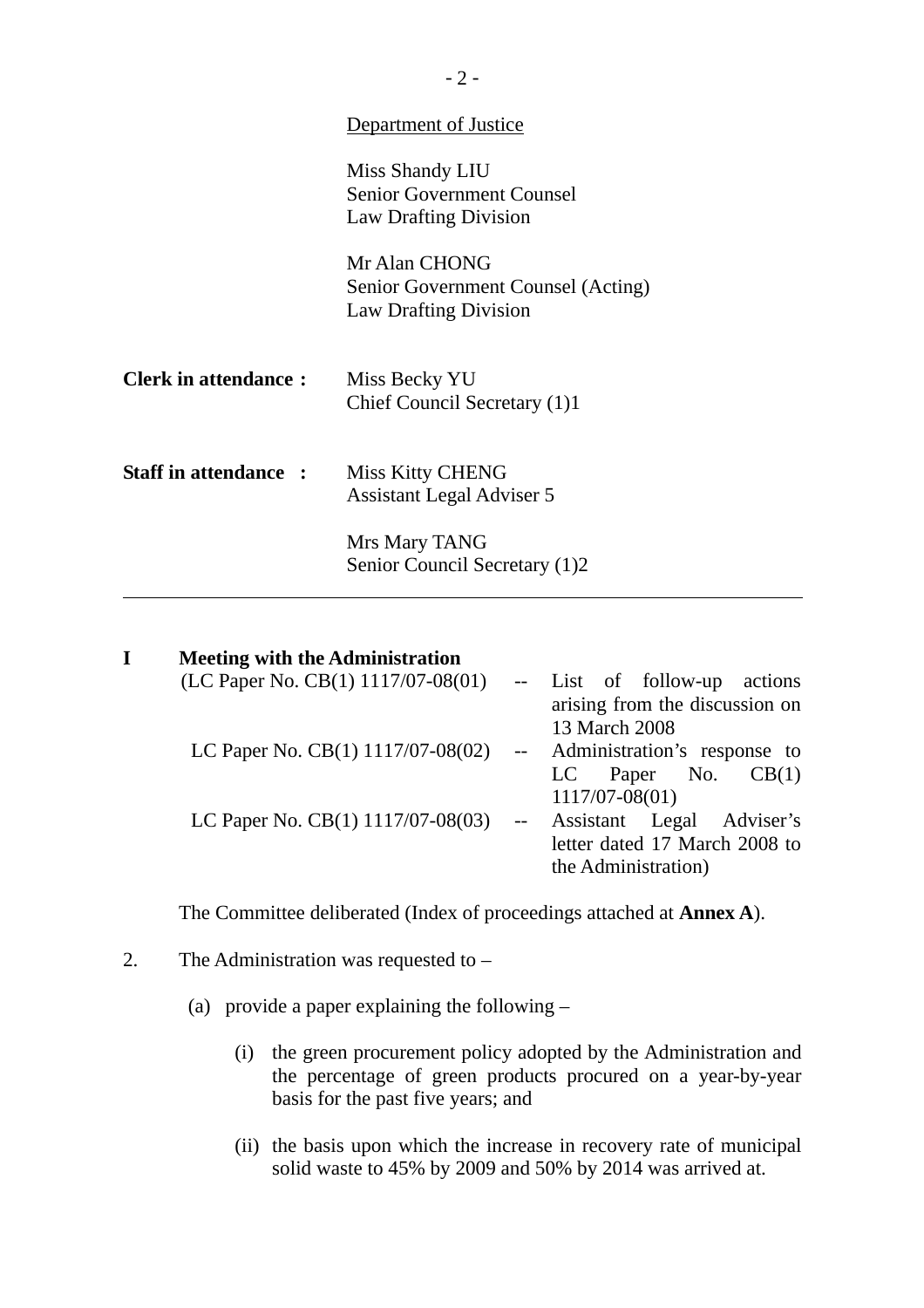- (b) relay to the Secretary for the Environment members' request for his presence at a forthcoming Bills Committee meeting to address their concerns on measures to facilitate recycling of used plastic shopping bags, including the suggestion of using part of the levy collected to provide financial incentives to both consumers and prescribed retailers for the return and collection of used plastic shopping bags respectively; and
- (c) re-consider reviewing the Bill such that subsidiary legislation made under the Bill and future amendments to Schedules 1, 2, 3 and 4 of the Bill would be subject to the positive vetting procedure.

3. The next meeting will be held on 15 April 2008 at 8:30 am. Members also agreed to the following schedule of meetings in May 2008 -

| Date                 | Time              |
|----------------------|-------------------|
| Tuesday, 13 May 2008 | $8:30 \text{ am}$ |
| Tuesday, 27 May 2008 | $8:30 \text{ am}$ |

## **II Any other business**

4. There being no other business, the meeting ended at 12:30 pm.

Council Business Division 1 Legislative Council Secretariat 23 April 2008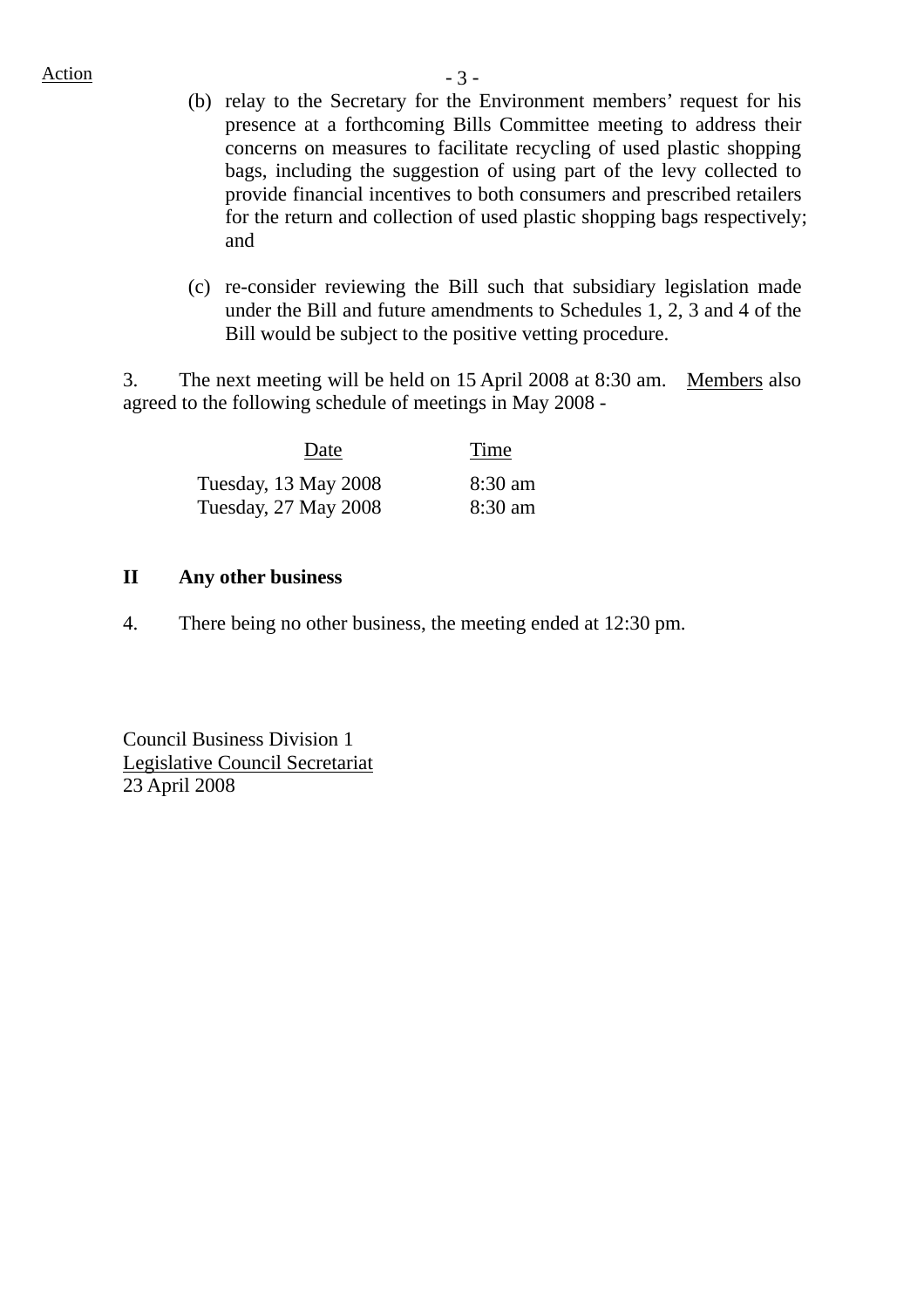## **Proceedings of the Bills Committee on Product Eco-responsibility Bill Meeting on Wednesday, 26 March 2008, at 10:45 am in Conference Room A of the Legislative Council Building**

| <b>Time Marker</b> | <b>Speaker</b>                                                   | Subject(s)                                                                                                                                                                                                                                                                                                                                                                                                                                                                                                                                                                                                                                                                                                                                                                                                                                                                        | <b>Action Required</b> |
|--------------------|------------------------------------------------------------------|-----------------------------------------------------------------------------------------------------------------------------------------------------------------------------------------------------------------------------------------------------------------------------------------------------------------------------------------------------------------------------------------------------------------------------------------------------------------------------------------------------------------------------------------------------------------------------------------------------------------------------------------------------------------------------------------------------------------------------------------------------------------------------------------------------------------------------------------------------------------------------------|------------------------|
| 000000 - 000757    | Chairman<br>Administration                                       | Discussion on the Administration's<br>response to the list of follow-up actions<br>arising<br>from<br>the<br>meeting<br>on<br>13 March 2008<br>(LC)<br>Paper<br>No.<br>$CB(1)$ 1117/07-08(02))                                                                                                                                                                                                                                                                                                                                                                                                                                                                                                                                                                                                                                                                                    |                        |
| 000758 - 001631    | Chairman<br>Administration<br>Ms Audrey EU<br>Miss CHAN Yuen-han | Discussion on the recycling of plastic<br>shopping bags (PSBs)<br>Ms Audrey EU's views -<br>(a) few housing estates were recycling<br>used PSBs;<br>(b) part of the levy collected should be<br>refunded to consumers for the<br>return of used PSBs<br>Administration's explanation -<br>(a) the primary objective of the Bill<br>discourage<br>to<br>the<br>was<br>indiscriminate use of PSBs at<br>the<br>and<br>proposed<br>source<br>environmental levy was meant to<br>direct<br>provide<br>a<br>economic<br>disincentive to discourage the use<br>of PSBs;<br>(b) continuing efforts would be made<br>to enhance the Source Separation of<br>Domestic Waste Programme to<br>facilitate the recovery of used<br>PSB <sub>s</sub> ; and<br>(c) the Administration was liaising<br>with major retail chains on possible<br>measures to promote reuse and<br>recycling of PSBs |                        |
| 001632 - 002040    | Mr Vincent FANG<br>Administration<br>Chairman                    | Vincent FANG's<br>enquiry<br>Mr<br>on<br>whether consideration would be given<br>to specifying in the Bill the size and<br>thickness of PSBs for which a levy<br>would be charged                                                                                                                                                                                                                                                                                                                                                                                                                                                                                                                                                                                                                                                                                                 |                        |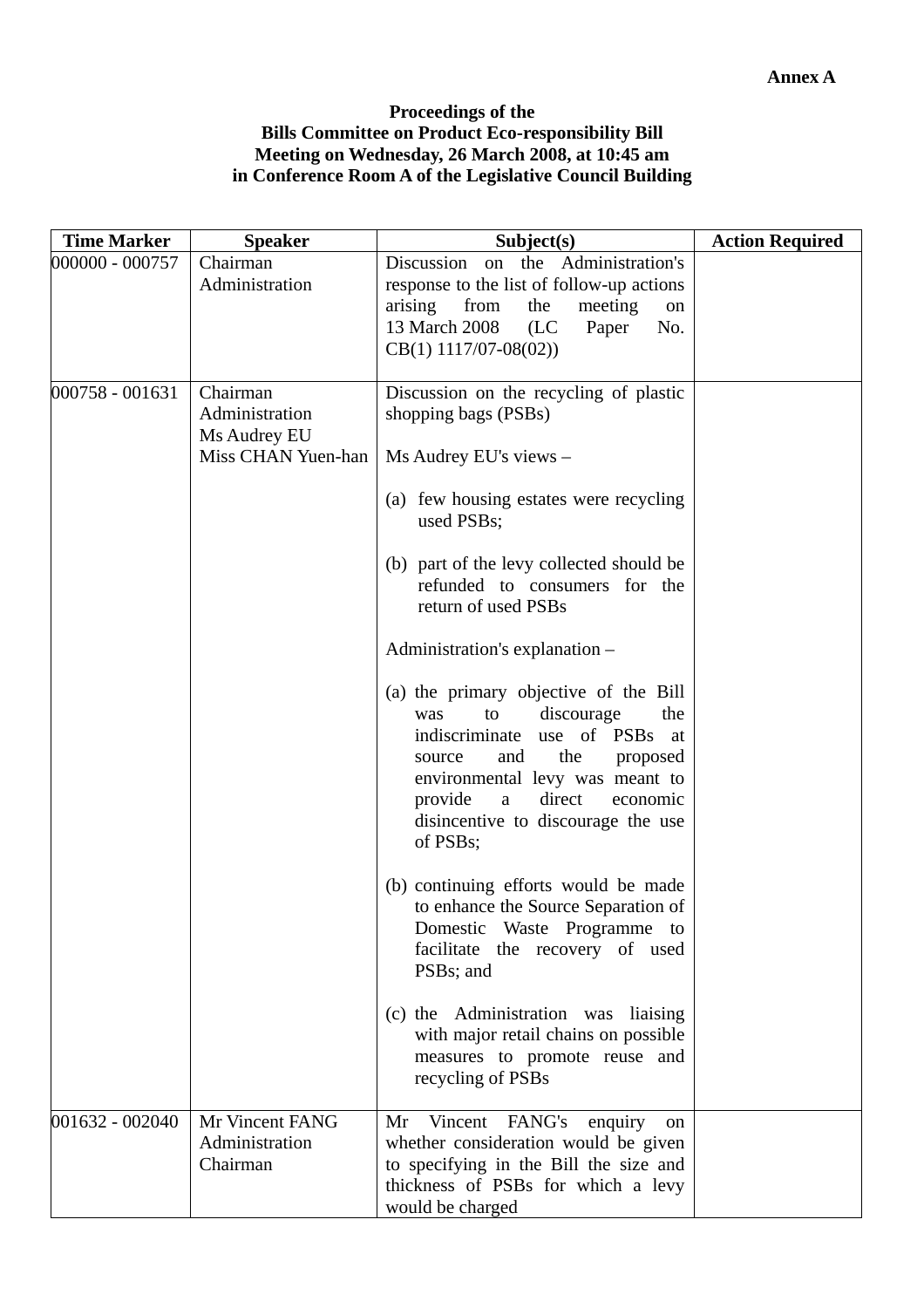| <b>Time Marker</b> | <b>Speaker</b>                                   | Subject(s)                                                                                                                                                                                                                | <b>Action Required</b> |
|--------------------|--------------------------------------------------|---------------------------------------------------------------------------------------------------------------------------------------------------------------------------------------------------------------------------|------------------------|
|                    |                                                  | Administration's explanation -                                                                                                                                                                                            |                        |
|                    |                                                  | (a) the meaning of PSB was set out in<br>Schedule 1, which did not include<br>specifications on the size and<br>thickness; and<br>(b) the purpose of the Bill was meant to                                                |                        |
|                    |                                                  | discourage the indiscriminate use of<br><b>PSBs</b>                                                                                                                                                                       |                        |
| 002041 - 002439    | Mr Andrew LEUNG<br>Chairman                      | Mr Andrew LEUNG's views -                                                                                                                                                                                                 |                        |
|                    | Administration                                   | (a) the Bill only focused on waste<br>reduction and not recycling; and                                                                                                                                                    |                        |
|                    |                                                  | (b) PSBs had become necessities and<br>there was a need to make the best<br>use of them through recycling                                                                                                                 |                        |
|                    |                                                  | Administration's response -                                                                                                                                                                                               |                        |
|                    |                                                  | the best solution to the waste<br>(a)<br>problem was to avoid and reduce<br>waste at source; and                                                                                                                          |                        |
|                    |                                                  | (b) recycling was also<br>supported<br>through a series of measures.                                                                                                                                                      |                        |
| 002440 - 002742    | Chairman<br>Administration                       | Discussion on measures to support<br>recycling industries                                                                                                                                                                 |                        |
| 002743 - 003718    | Miss CHAN Yuen-han<br>Administration<br>Chairman | Miss CHAN Yuen-han's concern about<br>the planned closure of Kwun Tong<br>public cargo working areas (PCWA)<br>and its impact on waste recycling<br>operations                                                            |                        |
|                    |                                                  | Ms Miriam LAU's view that the<br>proposed closure of Kwun Tong<br>PCWA was meant to make way for the<br>redevelopment of Kwun Tong rather<br>than promoting synergy and economy<br>of scale in the operation of recyclers |                        |
|                    |                                                  | Administration's response –                                                                                                                                                                                               |                        |
|                    |                                                  | (a) recyclers<br>concerned<br>could<br>be<br>relocated to Cha Kwo Ling PCWA<br>upon the closure of Kwun Tong<br>PCWA; and                                                                                                 |                        |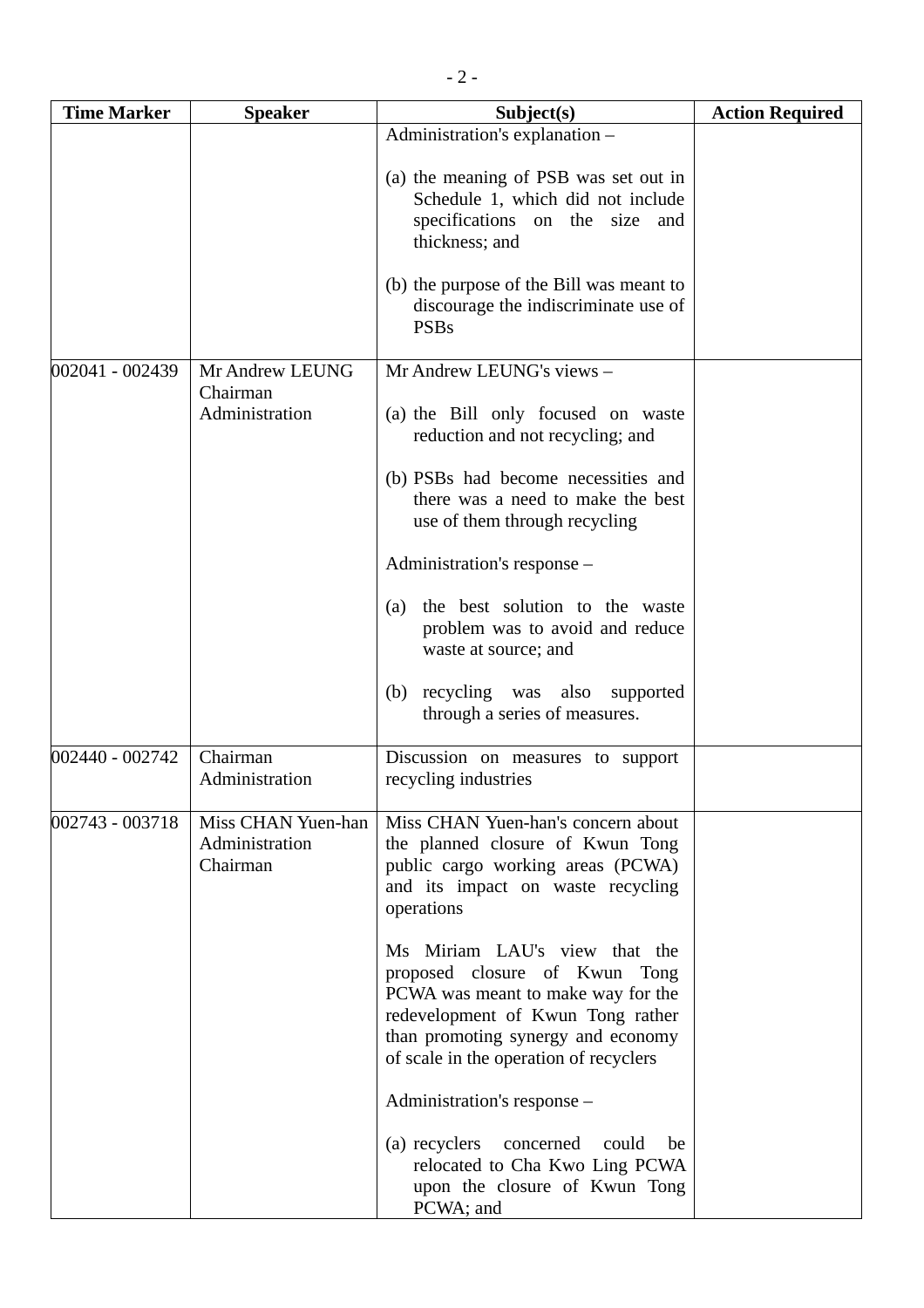| <b>Time Marker</b> | <b>Speaker</b>                                | Subject(s)                                                                                                                                                                                                                                                                                                                                                                                                                                                                                                                                                                                                                                                                                                                                                    | <b>Action Required</b>                                                                                                                                  |
|--------------------|-----------------------------------------------|---------------------------------------------------------------------------------------------------------------------------------------------------------------------------------------------------------------------------------------------------------------------------------------------------------------------------------------------------------------------------------------------------------------------------------------------------------------------------------------------------------------------------------------------------------------------------------------------------------------------------------------------------------------------------------------------------------------------------------------------------------------|---------------------------------------------------------------------------------------------------------------------------------------------------------|
|                    |                                               | (b) there would be consultation with the<br>affected districts and trades on the<br>proposed relocation                                                                                                                                                                                                                                                                                                                                                                                                                                                                                                                                                                                                                                                       |                                                                                                                                                         |
| 003719 - 004710    | Ms Miriam LAU<br>Chairman<br>Administration   | Ms Miriam LAU's enquiry on -<br>(a) the percentage of the 2.75 million<br>tonnes of municipal solid waste<br>(MSW) which was recovered<br>through the three-coloured waste<br>separation bins;<br>(b) progress of recovery from waste<br>separation bins at public places<br>schools<br>under collection<br>and<br>contracts; and<br>(c) effectiveness of waste separation<br>collection<br>the<br>bins<br>in<br>of<br>recyclables from public<br>and<br>private housing estates<br>Administration's explanation -<br>(a) over 2 million tonnes of domestic<br>and commercial/industrial wastes<br>were recovered;<br>some 600 tonnes of recyclables<br>(b)<br>were collected through the 9 000<br>waste separation bins at public<br>places and schools; and |                                                                                                                                                         |
|                    |                                               | (c) the recovery rate of MSW in 2006<br>had reached 45%, three years<br>ahead of the target in "Policy"<br>Framework for the Management<br>Municipal<br>Solid<br>Waste<br>οf<br>$(2005-2014)$ ", and the<br>target<br>recovery rate was 50% by 2014.                                                                                                                                                                                                                                                                                                                                                                                                                                                                                                          |                                                                                                                                                         |
| 004711 - 005812    | Mr Andrew LEUNG<br>Administration<br>Chairman | $Mr$ Andrew LEUNG's enquiry on $-$<br>(a) the green procurement policy<br>adopted by the Administration and<br>the percentage of green products<br>procured;<br>(b) the basis upon which the increase<br>in recovery rate of MSW to 45%                                                                                                                                                                                                                                                                                                                                                                                                                                                                                                                       | The Administration<br>to provide a paper<br>explaining<br>the<br>following -<br>$(a)$ its<br>green<br>procurement<br>policy and the<br>percentage<br>of |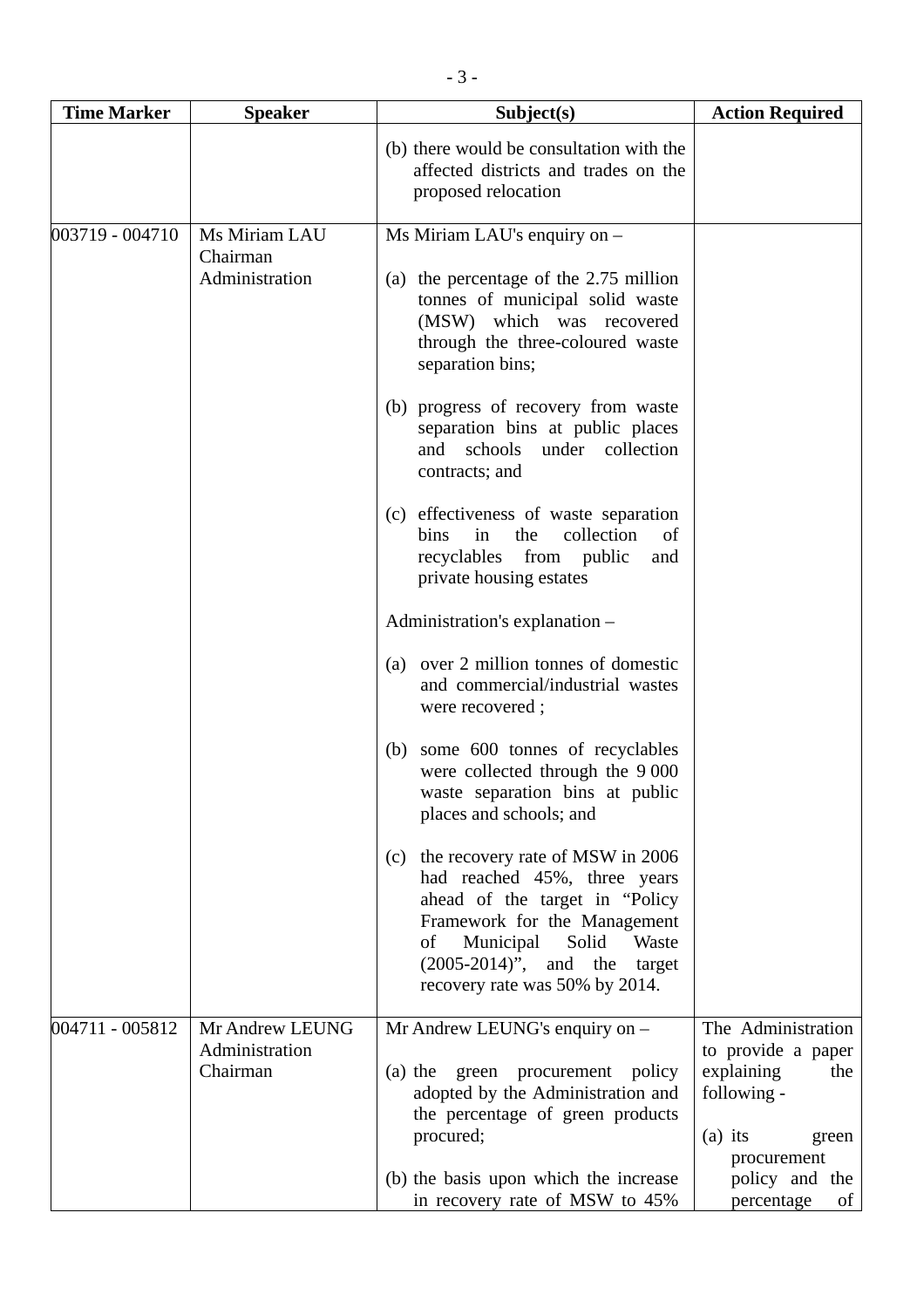| <b>Time Marker</b> | <b>Speaker</b>                                | Subject(s)                                                                                                                                                                                                                                                                                                                                                                                                                                                                        | <b>Action Required</b>                                                                                                                                                                                                                    |
|--------------------|-----------------------------------------------|-----------------------------------------------------------------------------------------------------------------------------------------------------------------------------------------------------------------------------------------------------------------------------------------------------------------------------------------------------------------------------------------------------------------------------------------------------------------------------------|-------------------------------------------------------------------------------------------------------------------------------------------------------------------------------------------------------------------------------------------|
|                    |                                               | by 2009 and 50% by 2014 was<br>arrived at; and<br>(c) whether it would<br>be<br>more<br>cost-effective<br>to<br>encourage<br>recycling of PSBs at the prescribed<br>retailers rather than relying solely<br>on waste separation bins<br>Administration's response -<br>(a) Hong Kong had been making good<br>progress in waste recovery as<br>other<br>advanced<br>compared<br>to<br>economies;<br>(b) information on waste recovery rate<br>was made available to the public via | green products<br>procured on a<br>year-by-year<br>basis for the<br>past five years;<br>and<br>(b) the basis upon<br>which<br>the<br>in<br>increase<br>recovery rate of<br>MSW to 45%<br>by 2009<br>and<br>50% by 2014<br>was arrived at. |
|                    |                                               | the website of the Environmental<br>Protection Department;<br>(c) PSBs should be most conveniently<br>recycled<br>through<br>Source<br>the<br>Separation<br>of Domestic<br>Waste<br>Programme, and there were over<br>800 housing estates participating in<br>the Programme; and<br>(d) waste separation bins would collect<br>all types of plastic recyclables,<br>including PSBs                                                                                                |                                                                                                                                                                                                                                           |
| 005813 - 010619    | Mr Vincent FANG<br>Chairman<br>Administration | Mr Vincent FANG's enquiry -<br>(a) the percentage of recovered waste<br>which had been exported and<br>whether waste exportation was<br>sustainable;<br>(b) whether assistance would<br>be<br>provided to<br>recycling<br>waste<br>operations to achieve a circular<br>economy; and<br>(c) the use of the Environment and<br>Conservation Fund (ECF)<br>in<br>facilitating waste recycling<br>Administration's response –<br>(a) about 90% of waste recovered                     |                                                                                                                                                                                                                                           |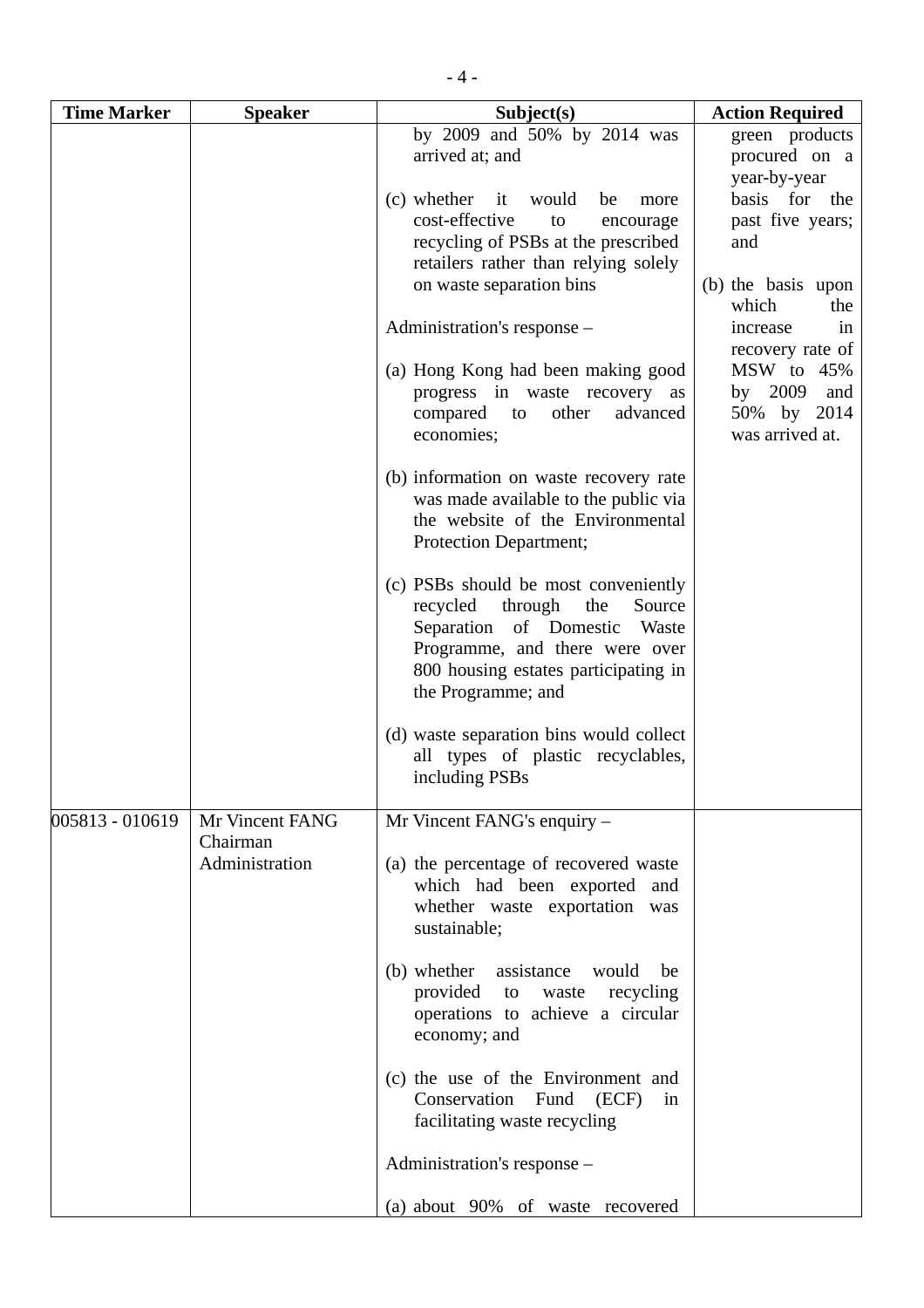| <b>Time Marker</b> | <b>Speaker</b>                       | Subject(s)                                                                                                                                                                                                             | <b>Action Required</b> |
|--------------------|--------------------------------------|------------------------------------------------------------------------------------------------------------------------------------------------------------------------------------------------------------------------|------------------------|
|                    |                                      | were exported in 2006;                                                                                                                                                                                                 |                        |
|                    |                                      | (b) recyclables should not be regarded<br>as "waste"; trading of recyclables<br>was an internationally accepted<br>practice and hence there would not<br>be any ban on the import/export of<br>recyclables;            |                        |
|                    |                                      | (c) EcoPark<br>of<br>the<br>was<br>one<br>Government initiatives to facilitate<br>the recycling industry; and                                                                                                          |                        |
|                    |                                      | (d) additional fund of \$1 billion had<br>recently been injected into ECF to<br>further promote environmental<br>protection and conservation                                                                           |                        |
| 010620 - 011346    | Miss CHAN Yuen-han<br>Administration | Miss CHAN Yuen-han's support for<br>encouraging recycling of PSBs at<br>prescribed retailers                                                                                                                           |                        |
|                    |                                      | Administration's response -                                                                                                                                                                                            |                        |
|                    |                                      | (a) the proposed provision of a refund<br>for the return of used PSBs for<br>recycling might run contrary to<br>policy<br>objective<br>the<br>of<br>discouraging the indiscriminate<br>use of PSBs in the first place; |                        |
|                    |                                      | (b) efforts were being made with<br>major retail chains to work out<br>possible measures to promote<br>reuse and recycling of PSBs; and                                                                                |                        |
|                    |                                      | a deposit-and-refund scheme for<br>(c)<br>reusable<br>shopping<br>bags<br>was<br>recently launched by a major<br>retail chain                                                                                          |                        |
| 011347 - 011708    | Ms Emily LAU<br>Administration       | Ms Emily LAU's views -                                                                                                                                                                                                 |                        |
|                    |                                      | (a) measures should be worked out to<br>facilitate recycling of PSBs and<br>assist waste recycling industries;<br>and                                                                                                  |                        |
|                    |                                      | (b) there should be transparency on<br>how the recovery rate of MSW was<br>arrived at                                                                                                                                  |                        |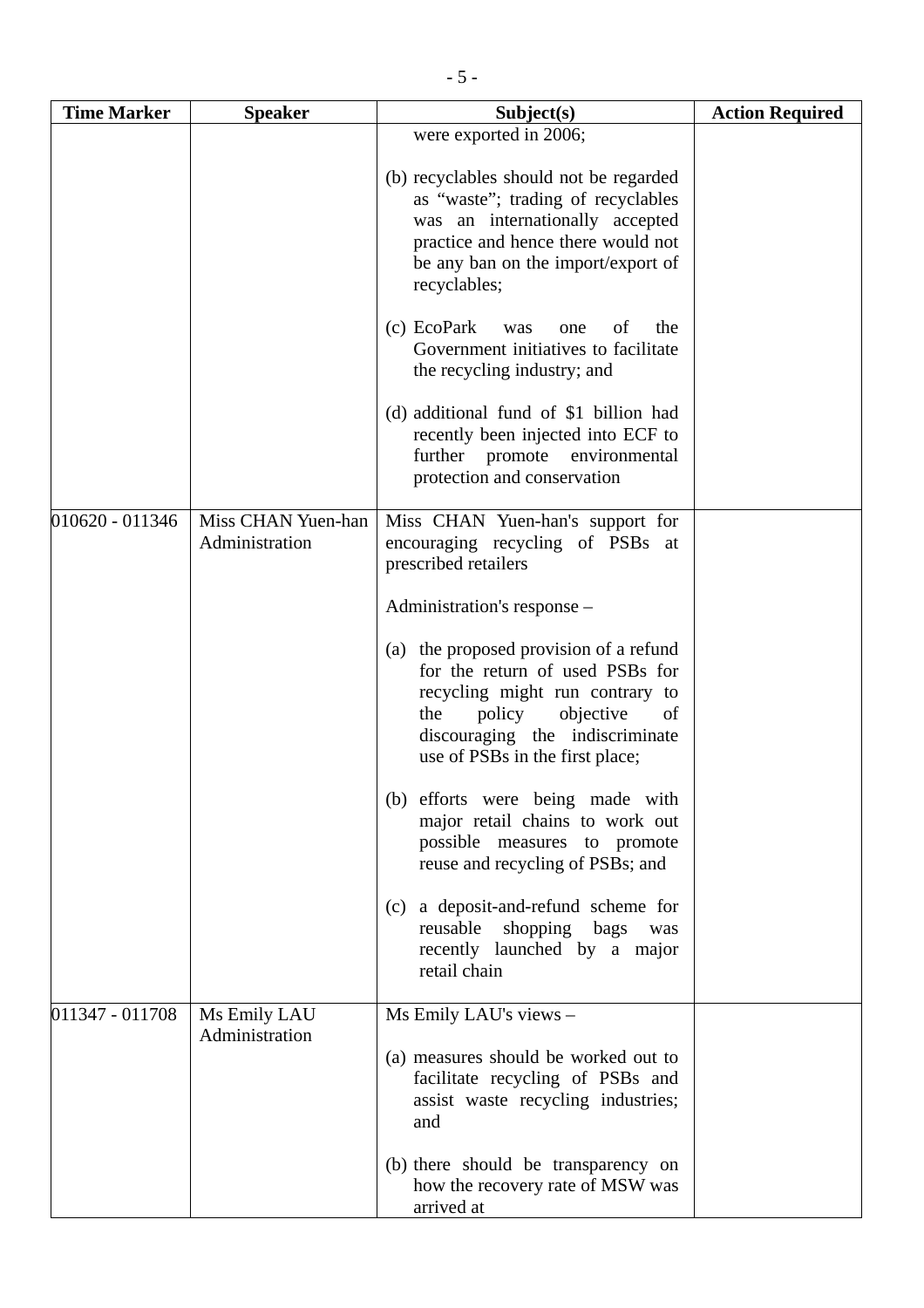| <b>Time Marker</b> | <b>Speaker</b>             | Subject(s)                                                                                                                                                                                                                                                                                                                                                                                                                                                                                                                                                                                                                                                                                                                                                                                                                                                                                                                            | <b>Action Required</b>                                                                                                                                                                                                                                                                                                                                                                                                                                                                                        |
|--------------------|----------------------------|---------------------------------------------------------------------------------------------------------------------------------------------------------------------------------------------------------------------------------------------------------------------------------------------------------------------------------------------------------------------------------------------------------------------------------------------------------------------------------------------------------------------------------------------------------------------------------------------------------------------------------------------------------------------------------------------------------------------------------------------------------------------------------------------------------------------------------------------------------------------------------------------------------------------------------------|---------------------------------------------------------------------------------------------------------------------------------------------------------------------------------------------------------------------------------------------------------------------------------------------------------------------------------------------------------------------------------------------------------------------------------------------------------------------------------------------------------------|
|                    |                            | Administration's explanation -                                                                                                                                                                                                                                                                                                                                                                                                                                                                                                                                                                                                                                                                                                                                                                                                                                                                                                        |                                                                                                                                                                                                                                                                                                                                                                                                                                                                                                               |
|                    |                            | (a) while there might be difficulties in<br>distinguishing whether the waste<br>recovered was from domestic,<br>construction or industrial source,<br>efforts had been made to ensure the<br>accuracy of recovery figures; and<br>(b) the waste recovery rate for 2007<br>was under compilation                                                                                                                                                                                                                                                                                                                                                                                                                                                                                                                                                                                                                                       |                                                                                                                                                                                                                                                                                                                                                                                                                                                                                                               |
| 011709 - 012154    | Ms Audrey EU<br>Chairman   | Ms Audrey EU's view that the Bill<br>should aim at encouraging waste<br>reduction as well as recycling. As<br>such, consideration should be given<br>$to -$<br>(a) using part of the levy collected to<br>provide financial incentives to<br>consumers for the return of used<br>PSB <sub>s</sub> ; and<br>(b) inviting the Secretary for the<br>Environment (SEN) to attend a<br>forthcoming<br><b>Bills</b><br>Committee<br>address<br>meeting to<br>members'<br>concerns on measures to facilitate<br>recycling of used PSBs<br>Chairman's views that the proposed<br>refund for consumers might reduce the<br>disincentive<br>discourage<br>to<br>the<br>indiscriminate use of PSBs. Instead,<br>part of the levy should be used as<br>subsidy for the administrative cost<br>incurred by prescribed retailers to<br>earmark certain areas within their<br>outlets for the collection of clean used<br>PSBs returned by consumers | The Administration<br>to relay to SEN<br>members'<br>request<br>for his presence at a<br>forthcoming<br><b>Bills</b><br>Committee meeting<br>address<br>their<br>to<br>concerns<br>on<br>measures<br>to<br>facilitate recycling<br>PSB <sub>s</sub> ,<br>of<br>used<br>including<br>the<br>suggestion of using<br>part of the levy<br>collected to provide<br>financial incentives<br>to both consumers<br>prescribed<br>and<br>retailers for the<br>return<br>and<br>collection of used<br>PSBs respectively |
| 012155 - 012332    | Chairman<br>Ms Miriam LAU  | Ms Miriam LAU's views that SEN<br>should be invited to the relevant Panel<br>meeting to discuss measures to assist<br>waste recycling industries                                                                                                                                                                                                                                                                                                                                                                                                                                                                                                                                                                                                                                                                                                                                                                                      |                                                                                                                                                                                                                                                                                                                                                                                                                                                                                                               |
| 012333 - 012959    | Chairman<br>Administration | Discussion<br>legislative<br>the<br>on<br>procedures for making of subsidiary<br>legislation<br>under<br>the<br>Bill<br>and<br>amending Schedules 1, 2, 3 and 4 of                                                                                                                                                                                                                                                                                                                                                                                                                                                                                                                                                                                                                                                                                                                                                                    |                                                                                                                                                                                                                                                                                                                                                                                                                                                                                                               |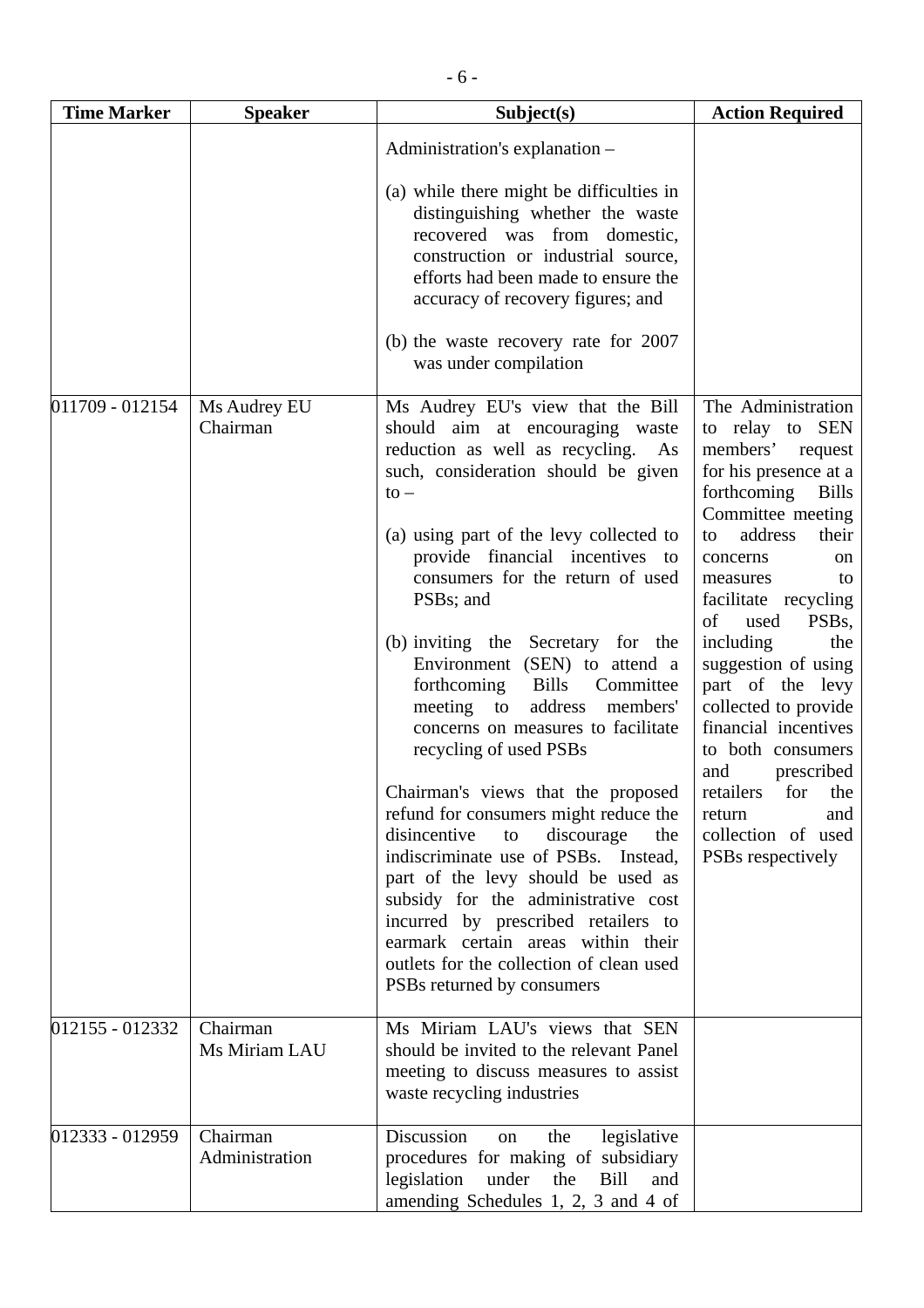| <b>Time Marker</b> | <b>Speaker</b> | Subject(s)                                                                                                                                                                                                                                                                                                                                      | <b>Action Required</b> |
|--------------------|----------------|-------------------------------------------------------------------------------------------------------------------------------------------------------------------------------------------------------------------------------------------------------------------------------------------------------------------------------------------------|------------------------|
|                    |                | the Bill                                                                                                                                                                                                                                                                                                                                        |                        |
|                    |                | Administration's explanation -                                                                                                                                                                                                                                                                                                                  |                        |
|                    |                | (a) producer responsibility schemes<br>(PRS) on other types of products, if<br>introduced in future, would require<br>the addition of new provisions<br>through amendment bills;                                                                                                                                                                |                        |
|                    |                | (b) SEN would be empowered to<br>contents<br>the<br>of<br>amend<br>the<br>Schedules, after consultation with<br>the Advisory Council on the<br>Environment (ACE), by order<br>published in the Gazette, and such<br>amendments would be subject to<br>the negative vetting procedure; and                                                       |                        |
|                    |                | (c) other implementation details, such<br>registration procedures<br>and<br>as<br>records to be kept, would be set out<br>regulations subject to<br>the<br>in<br>negative vetting procedure                                                                                                                                                     |                        |
| 013000 - 013349    | ALA5           | Members' attention was drawn by<br>ALA5 to the following $-$                                                                                                                                                                                                                                                                                    |                        |
|                    |                | (a) there would be time constraint in<br>the scrutiny of the amendments to<br>Schedules if these were subject to<br>negative vetting procedure; and                                                                                                                                                                                             |                        |
|                    |                | (b) SEN would be empowered under<br>clauses 5 and 27 to introduce<br>regulations on the implementation<br>details,<br>which<br>might<br>have<br>far-reaching<br>implications<br><sub>on</sub><br>stakeholders, but these would also<br>be subject to the negative vetting<br>procedure                                                          |                        |
| 013350 - 013606    | Ms Audrey EU   | Ms Audrey EU's view that since the<br>Bill was new and the relevant<br>regulations had yet to be introduced,<br>the use of the negative vetting<br>procedure might not be appropriate.<br>The same also applied to amendments<br>to Schedules as these might require<br>further<br>extensive<br>scrutiny<br>and<br>consultation with the trades |                        |